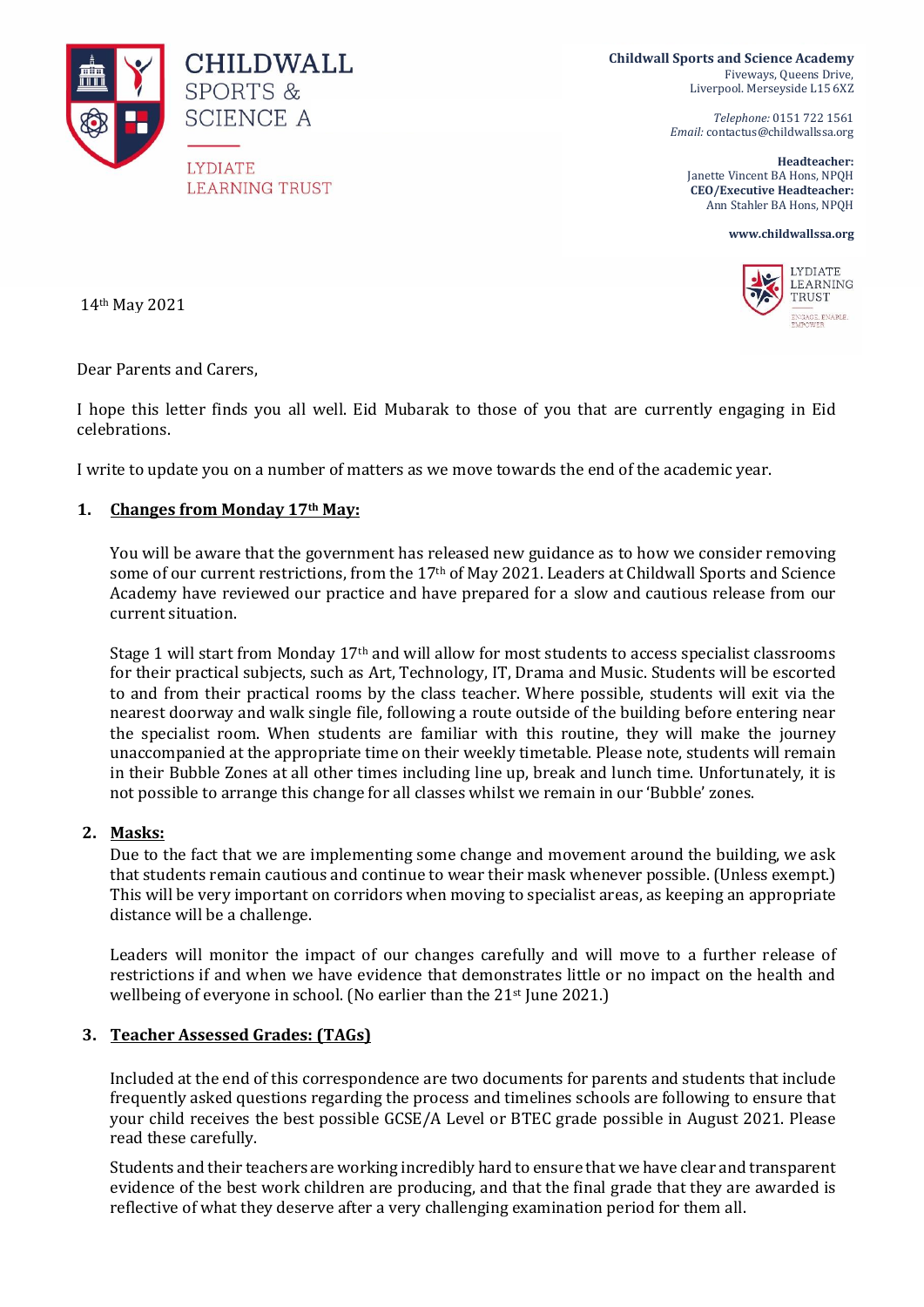\*Please note that teachers are not permitted to disclose the final grade submitted to the examination board, to any student or family member. There is a very rigorous quality assurance process that will take place with external agencies, throughout June and July.

# **4. Uniform:**

- a. Firstly, I must reiterate that all students in attendance at school should remain in full school uniform until the end of the summer term. Please ensure that your child is wearing appropriate **shoes** and attends school with the correct **equipment** for their studies. Trainers are only permitted if they are ready for their PE lessons on that particular day.
- b. After consultation with our student council, we are introducing our new school uniform from September 2021. This uniform includes the new school logo that has appeared in our branding for over a year now and some of the clothing has a red trim, as opposed to the blue we are currently familiar with.

Mindful that school uniform can be expensive, we are grateful that the Lydiate Learning Trust has secured funds to support our families. All our current Year 7, Year 8, Year 9 and Year 10 students will receive a free blazer for September 2021. Parents will be issued with vouchers over the next two months, which must be presented at Laser School Wear. Laser will then furnish you with a new blazer. Families with more than one child at CSSA will receive a separate voucher for each child. Each voucher has a unique number that will be registered with both school and Laser at the time of purchasing. No payment will be necessary. In addition to this, new ties will be issued to all students on their first day of term. Each year group will have a different tie that identifies them by a coloured stripe. (Please note, new Year 7 students will also be presented with a new tie but they will be expected to purchase the remainder of their uniform as they normally would.)

Trousers/shirts/socks/shoes will all remain the same and can be bought from your preferred retailer. Branded jumpers and cardigans are optional. Plain jumpers of the same colour are acceptable. The school PE kit has been re-designed to match the new style and branding. However, there is no expectation for families to buy a new kit for September 2021 if your child's current PE kit still fits appropriately.

Apologies for the lengthy nature of this letter. Thank you in advance for taking the time to read through these important updates.

Wishing you all a pleasant weekend.

Yours faithfully,

Ms J E Vincent Headteacher